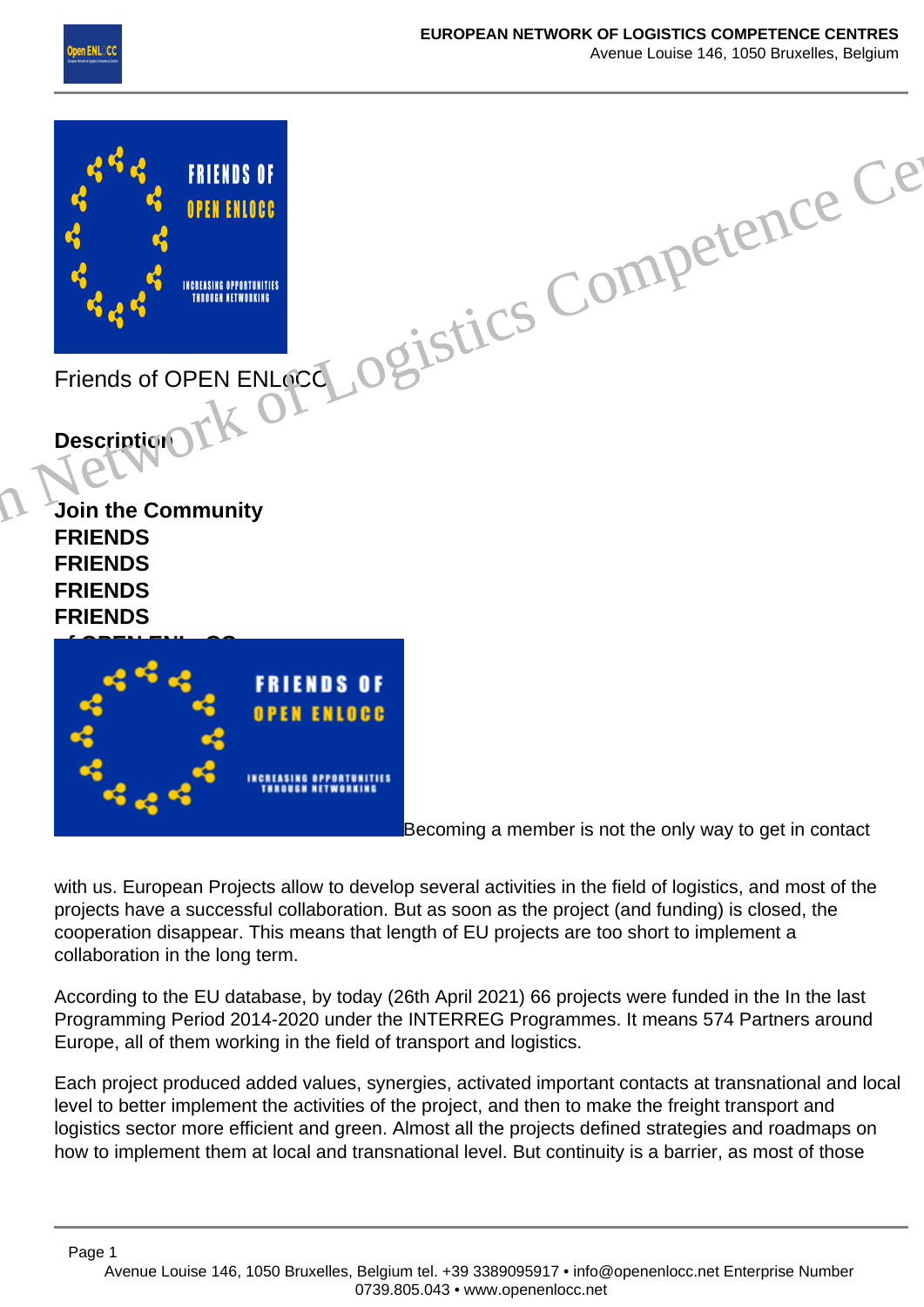Organizations do not have possibilities and tools to continue.

OPEN ENLoCC aims to create a community of organizations (non members of the Network) in order to:

- Give continuity to the **#Transport4Cohesion** position paper, submitted by more than 1700 Organizations in Europe to give continuity to the Transport policy in INTERREG;
- Exchange experience in the freight transport topic at regional level;
- Create a database of freight-transport-related organizations;
- Activate new synergies between Members and non Members;
- Support the development of new INTERREG Programmes;
- Support the development of the MACRO REGION STRATEGIES.

To keep alive what has been created in the last years, OPEN ENLoCC Members, according to the decision taken during our last Coneral Assembly in 2021, decided to create a parallel community for all those Organizations dealing with freight transport and logistics with a regional scope.

As a starting point, it was decided to invite Organizations from those projects in which Open ENLoCC Members were also involved. For example, between 2017 and 2020, ITL and some other members, were involved in several Interreg Adrion projects related to freight transport (e.g. ADRIPASS, NEWBRAIN, ISTEN). Competitive sites of the Machine of Logistics Competition and the Machine Machine Machine Machine Machine Machine Machine Competition of Campendial Machine Competence in the fright transport of pice on the Franchieve Compe

# How to JOIN

To become Friend of OPEN ENLoCC you simply have to fill in the following form. As a result, you will receive the login and password to enter in the Friends Area.

Becoming a friend of OPEN ENLoCC is free of charge for ever, but a yearly renewal is needed.

## **Activities**

Once formalized the activation, you will receive an username and password to participate to the internal activities. The resources at disposal are:

- Repository with the most important documents from the Programme Bodies or from the Macro Region Strategies
- Co-Creation of a position paper on freight transport with a regional scope
- participation to the OPEN ENLoCC talks and non-members events
- Organization of at least one event per year (we would like to organize at least 3 events) with the aim to share the experiences and to create synergies;
- Possibility to publish an article in our [EU Regional Review;](https://www.openenlocc.net/european-review-of-regional-logistics/)
- Matching events in order to create partnerships for new INTERREG projects.

Other important activities are going to be activated soon, but all in line with the [Article 5](https://www.openenlocc.net/articles-of-the-association/) of the Association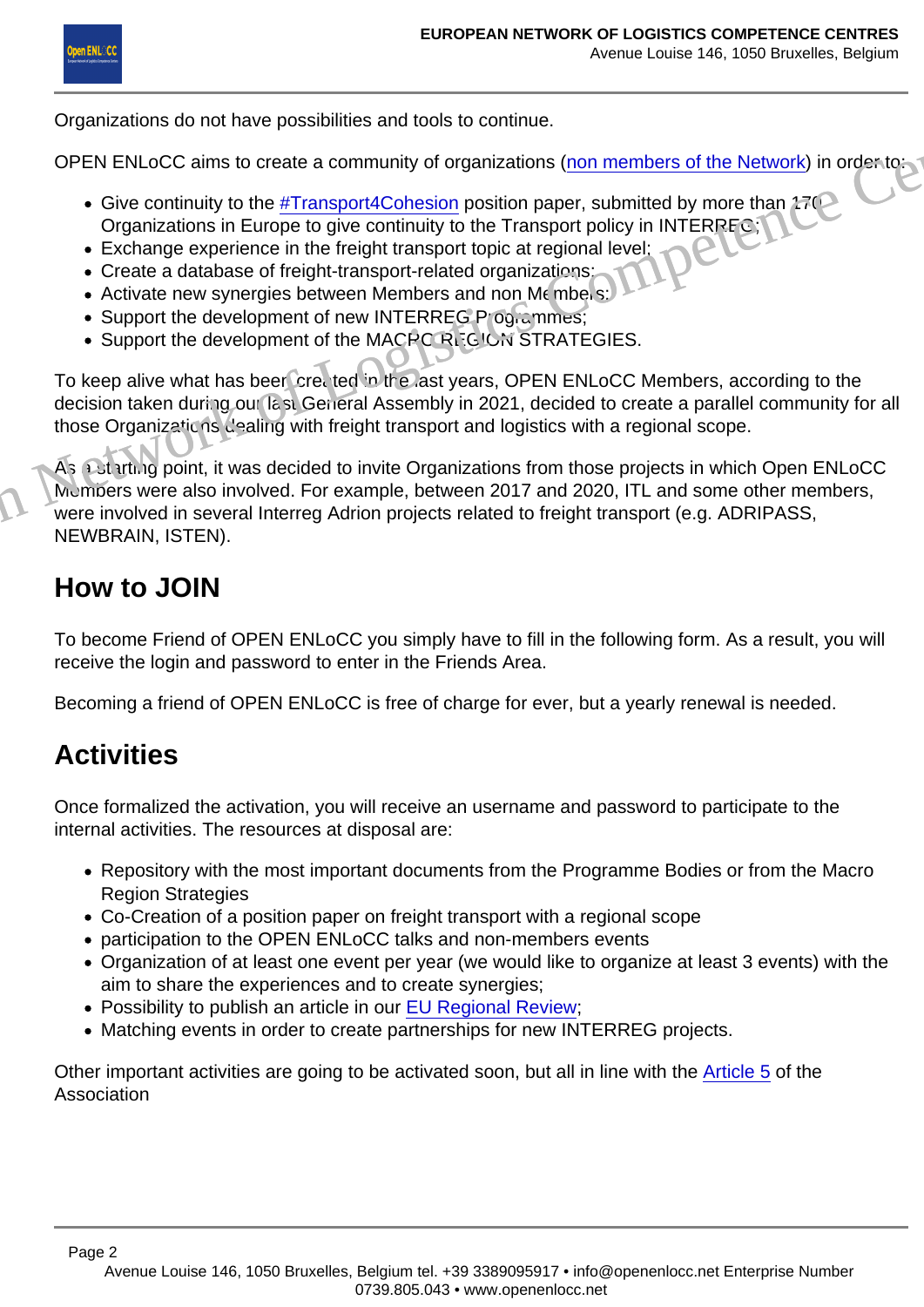

### **Form to be submitted**

| Form to be submitted                                                                                                                                                                                                        |
|-----------------------------------------------------------------------------------------------------------------------------------------------------------------------------------------------------------------------------|
| Please note that this form does not oblige you or your Organization to join the Friend's<br>OPEN ENLoCC community nor oblige OPEN ENLoCC to consider the same erganization<br>as full member of the Network.<br>gistics Co. |
| Price:                                                                                                                                                                                                                      |
| Free                                                                                                                                                                                                                        |
| First Name:* First Name Required                                                                                                                                                                                            |
| Last Name:* Last Name Require                                                                                                                                                                                               |
| Address Line 1:* Address Line 1 is Required                                                                                                                                                                                 |
| Address Line 2: Add ess Line 2 is not valid                                                                                                                                                                                 |
| City:* City Is Required                                                                                                                                                                                                     |
| Country:* Country is Required                                                                                                                                                                                               |
| State/Province:* State/Province is Required                                                                                                                                                                                 |
| Zip/Postal Code:* Zip/Postal Code is Required                                                                                                                                                                               |
| Organization:* Organization is Required                                                                                                                                                                                     |
| VAT Number:* VAT Number is Required                                                                                                                                                                                         |
| Type of Organization:* Type of Organization is Required                                                                                                                                                                     |
| $\circ$ Public Authority $\circ$ Logistics Node $\circ$ Research Organization or Institution<br>$\circ$ Consultancy<br>$\cup$ Other                                                                                         |
| Description of the Organization:* Description of the Organization is Required                                                                                                                                               |
|                                                                                                                                                                                                                             |
|                                                                                                                                                                                                                             |
| Main Programmes in which your Organization is or was partner:* Main Programmes in which your                                                                                                                                |
| Organization is or was partner is Required                                                                                                                                                                                  |
| $\Box$ Interreg Central Europe $~\Box$ Interreg ADRION (Adriatic Ionian) $~\Box$ Interreg Alpine Space                                                                                                                      |
| Interreg Danube Transnational Programme □Interreg Mediterranean □Interreg North Sea Region                                                                                                                                  |
| Interreg North West Europe DInterreg Europe DInteract DUrbact DInterreg Cross-Border                                                                                                                                        |
| Programme (any) $\Box$ Regional Operative Programmes (ROP) $\Box$ FP6 $\Box$ FP7 $\Box$ Horizon2020 $\Box$                                                                                                                  |
| Horizon Europe UUrban Innovative action                                                                                                                                                                                     |
| Roles of the organization:* Roles of the organization is Required                                                                                                                                                           |
| $\sqcup$ Coordinator $\sqcup$ Work Package Leader $\sqcup$ Pilot site $\sqcup$ Partner $\sqcup$ Observer (no funds received)                                                                                                |
| Projects: Projects is not valid                                                                                                                                                                                             |
|                                                                                                                                                                                                                             |

Page 3